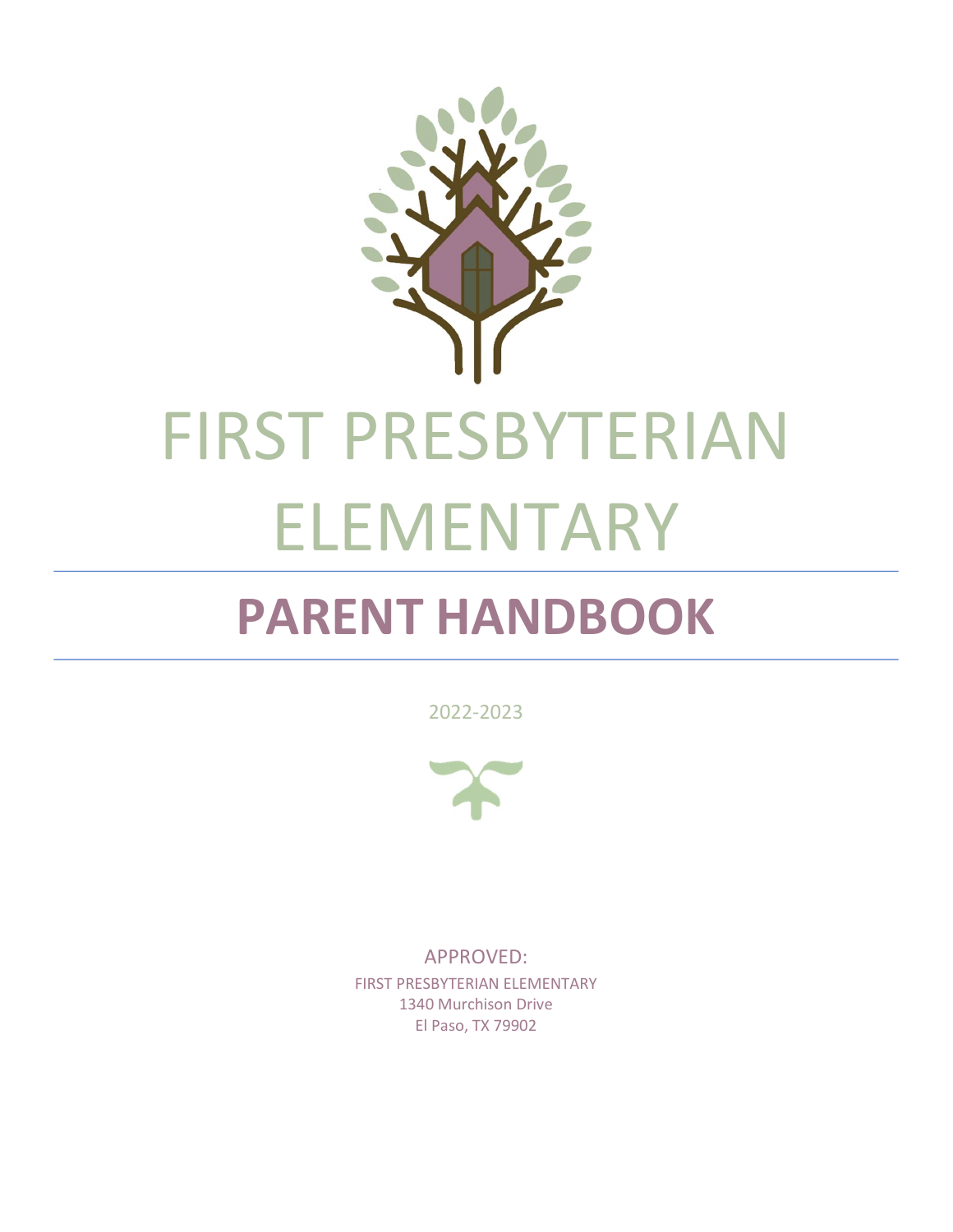# Table of Contents

# Introductory Letter……...………………. 1

# About First Presbyterian Elementary….. 2

- Philosophy
- Governing Body
- Administration
- Teaching Staff

# Policies and Procedures…………………. 3

- Admissions
- Classroom Placement
- Entrance Interviews
- Communication
- Pick-Up/Transportation
- Clothing
- Snow Day Procedure
- Lunch & Snacks
- **❖** Healthy Foods for Growing Children
- Cubby System
- Birthday Book Club
- Classroom Visits
- Pets

# Financial Policy………………………….. 5

- Annual Fees & Last Month's Tuition
- Tuition Payments
- Payment in Case of Withdrawal
- Financial Assistance
- Financial Needs of School
- Ways to Donate

#### School Events and Programs…………… 6

- Early Birds Program
- Core Education Program
- Afternoon Enrichment Program
- Special Programs
- Field Trips
- Science Fair
- Birthdays & Other Special Days
- Birthday Book Club

#### Curriculum……………………………. 7

- General
- Homework
- Assessments
- Nine-Virtuous Roots
- Guidance Counseling & Discipline

#### Health and Safety………………………... 9

- General Health
- Keep Your Child Home If
- Your Child May Come to School If
- Evacuation/Emergency preparedness/Security
- Accidental Injury
- Parking Lot Safety

Other Important Information…………. 11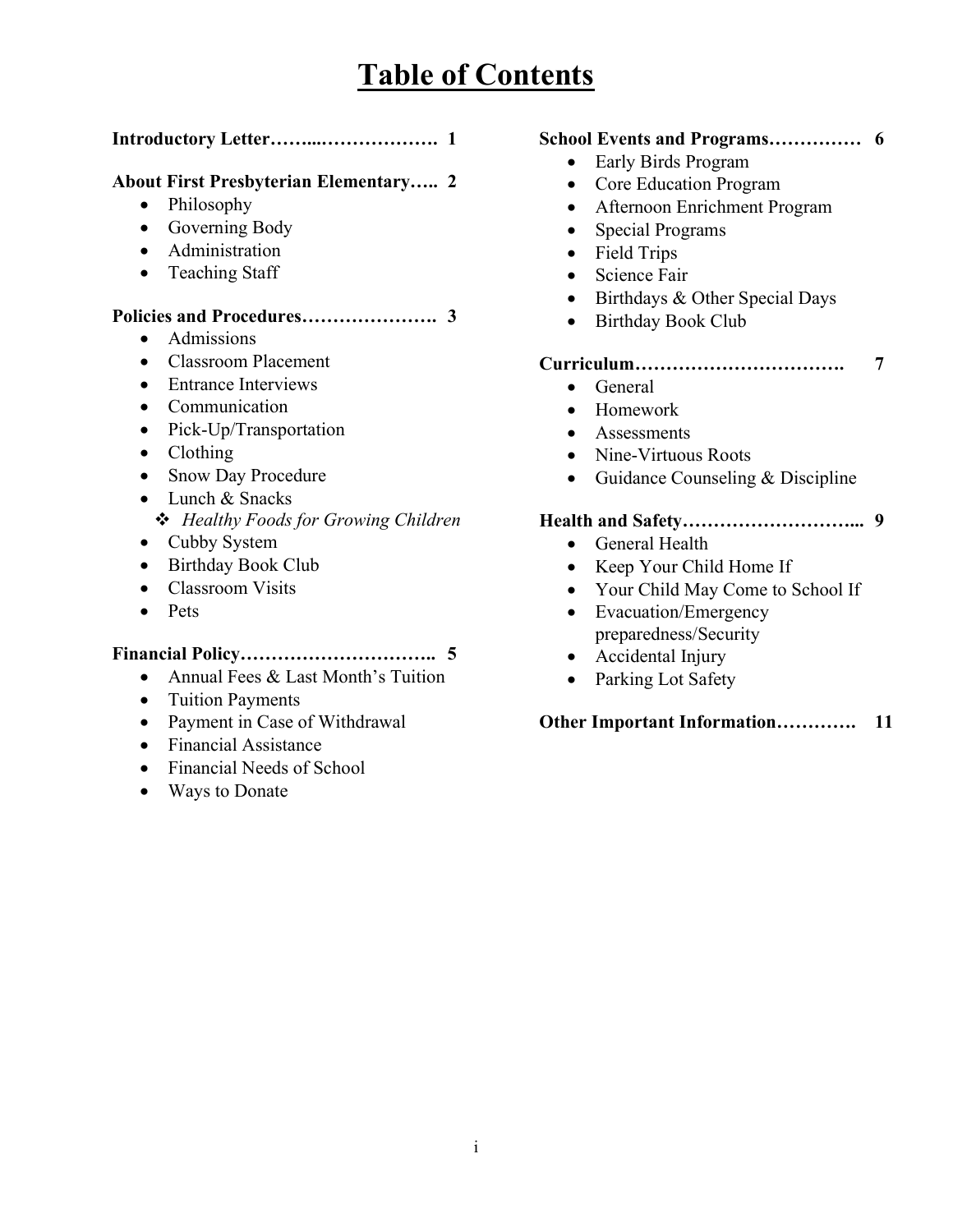Parents, Teachers, and Students,

I'm tremendously excited to welcome you all into this brand-new community of learning and growth. The book of Psalms teaches that those who love learning are "like trees planted by streams of water, which yield their fruit in its season, and their leaves do not wither. In all that they do, they prosper." That's my hope and prayer for each of us this year as we learn and grow together--may all of our roots grow deep and may all of our branches reach high!

I would love to meet you and get to know you better, so feel free to stop by our offices and say hello, and if I can be of any assistance throughout the school year, please let me know. Also, if you don't already have a church home, we enthusiastically invite you to worship with us on Sunday mornings at 9:00am (traditional service) or 11:00am (modern/contemporary service). There are many wonderful, creative, and enriching groups and opportunities within our First Presbyterian family, and I hope you take some time to learn about all of them, as you help this newest one to grow and thrive!

Peace and Blessings,

Rev. Neal Locke Pastor First Presbyterian Church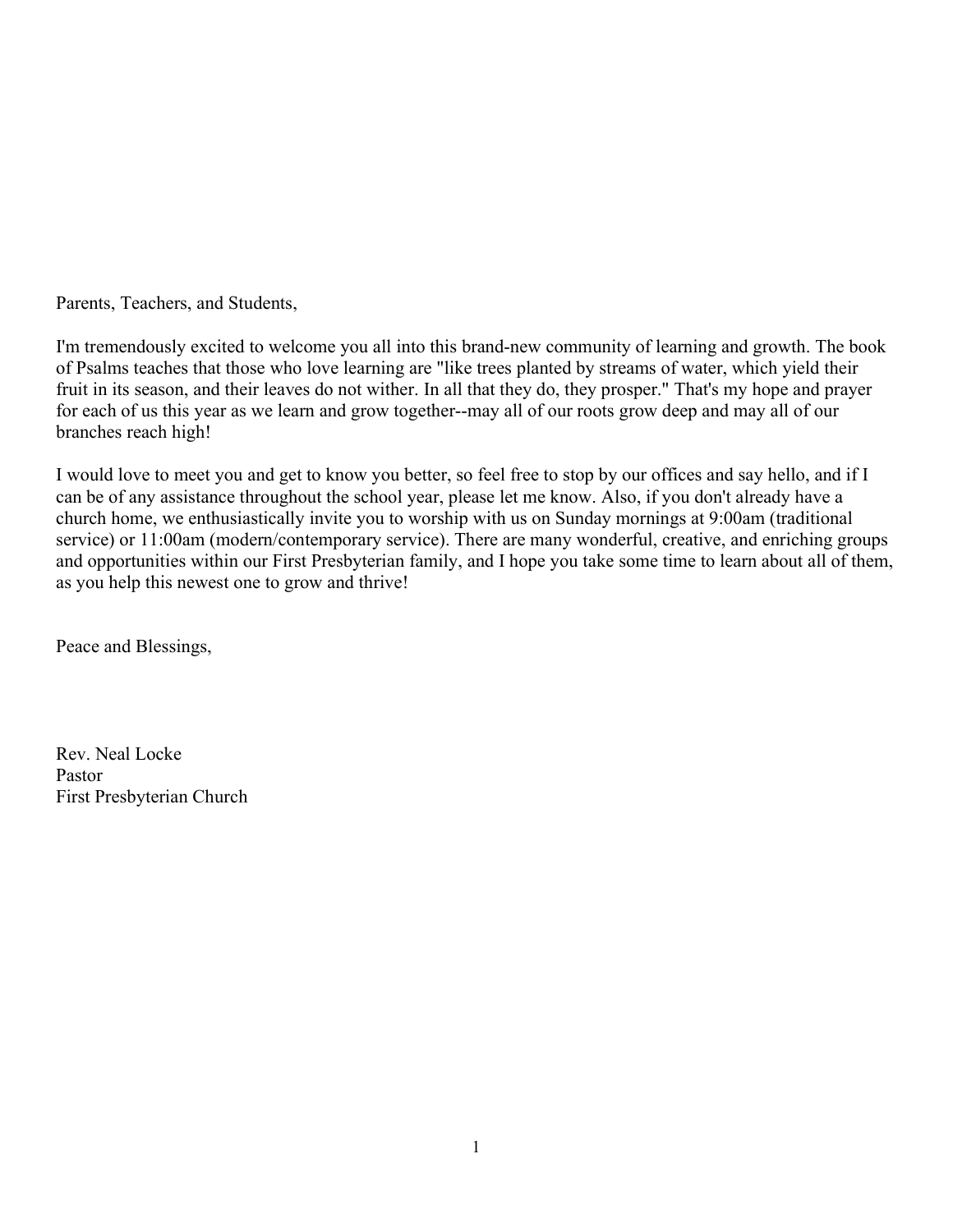# ABOUT FIRST PRESBYTERIAN ELEMENTARY

Over 40 years ago, First Presbyterian Preschool came into existence when church leaders listened to the heartfelt requests of parents in our community to provide a high quality, loving, and nurturing education for young children. Through a similar process in summer of 2020 (and conversations spanning the two previous decades) the governing boards of The First Presbyterian Church of El Paso made the decision to open First Presbyterian Elementary School for students in grades 1 through 6. Several families of previous Preschool students were seeking an educational opportunity to expand upon the Reggio Emilia approach to learning and child development that the Preschool offered for their elementary-aged children. A Board of Directors was appointed comprised of these parents and church members to begin an Elementary School with doors set to open to students in September 2020. Through determination, collaboration, and infinite volunteer hours, the school's classrooms, playground, staff team, and curriculum took shape, all amidst a pandemic. The inaugural roster included 31 students. The school is proposed to expand in coming years.

Philosophy: First Presbyterian Elementary School seeks to cultivate a progressive, collaborative learning environment that reveals and empowers the worth, dignity, and limitless potential of all children, fostering life-long learners. As a Reggio Emilia inspired school, we honor and facilitate each child's divinely bestowed desire to discover, inquire, and explore the world around them, stewarding emergent generations of confident creators. Together, parents, teachers and students develop and nurture individualized opportunities for physical, social, spiritual, and intellectual development. Sponsored by a Christian church, we share with our children the stories of our religious heritage, and welcome and engage with the rich diversity of faith traditions in our community.

Governing Body: The First Presbyterian Elementary School operates under the authority of the Governing Boards of First Presbyterian Church of El Paso, Texas. Direction is provided by a Board of Directors:

> Nicole Kuiper, Board Chair Catherine Zwintscher, Treasurer Nicole Cobb, Secretary Alissa Booth Amanda Bustamante Jessica Cochran Colleen Guillaume

Neal Locke Eric Smith Samuel Stone Angie Tures Jaya Vaswani Joseph Villescas Alison Zepeda

#### Administration:

Malyssa Villescas, Head of School - Mrs. Villescas has over ten years of previous experience in the administrative, executive business management, and marketing fields. She served on the First Presbyterian Preschool Board of Directors for four years, was the 2019-2020 President of that board, and gained valuable experience working closely with the preschool's Director and Administrative Assistant.

Neal Locke, Head of Pedagogy - In addition to being the pastor of First Presbyterian Church, Neal is a certified teacher in the State of Texas, has two decades of experience teaching in both public and private schools, and holds a Master's Degree in Education from Princeton Seminary. He is currently working on his PhD dissertation through the University of Aberdeen.

Cece Neal, Advisor - Mrs. Neal has a B.A. in Preschool and Elementary Education from the University of Florida. She has worked in the early childhood field since 1979 and is the founding Director of First Presbyterian Preschool. Mrs. Neal is a member of The North American Reggio Emilia Alliance and on the Paso Del Norte Association for the Education of Young Children. She is also a member of the Texas Association for the Education of Young Children and NAEYC and a member of the Southern Early Childhood Association.

#### Teaching Staff:

Raul Chavez, Desiree DeAngelo, Alejandra Ortiz, Diana Stone, Natalie Valenzuela, Mariana Villalobos

Teachers must obtain 24 clock hours of training each year in addition to First Aid and CPR.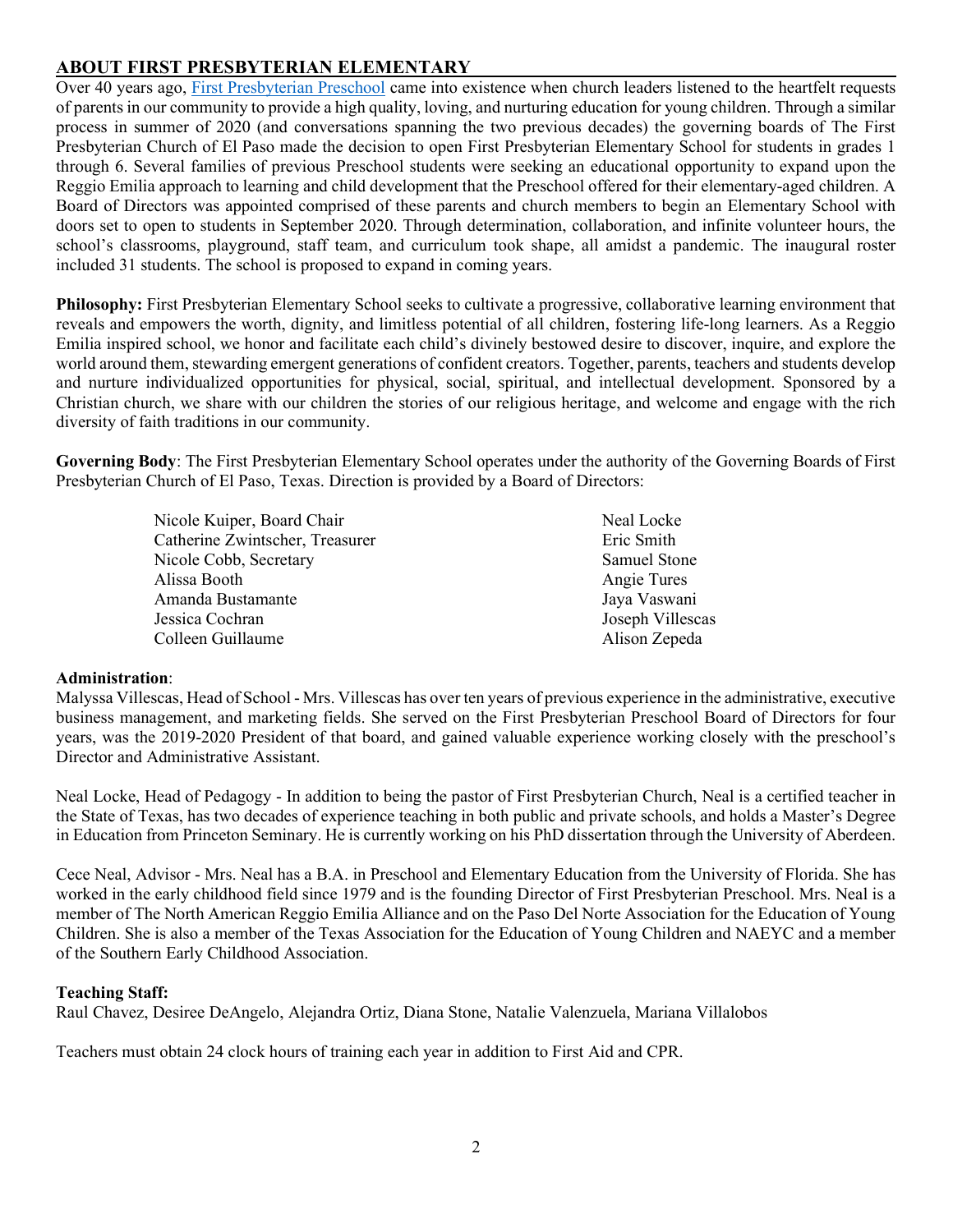#### POLICIES AND PROCEDURES

Admissions: The school is open to all children first through sixth grade, regardless of race, nationality, or creed, who may benefit from our type of program. To maintain the quality of our program, however, we reserve the right to decline to admit any child, in our sole discretion. We additionally reserve the right to withdraw any child from our program, in our sole discretion. While we endeavor to be a school that is inclusive and meets the needs of all students, we also acknowledge our own limitations as a small private school in regards to specialized services. Consequently, select parents may be invited for a discussion and student visit to assess if we can meet the needs of their child. We encourage parents not to share with children that they are applying for admission, but to instead simply say that they will be playing at our school.

All necessary admission paperwork, incident and accident reports, progress reports or other program documents will be filed in the school office. These files are kept confidential and, unless otherwise requested, available only to administrative and teaching staff or regulatory authorities.

Classroom Placement: Children are assigned to a class according to their individual needs, temperament, and age in consultation with parents and teachers. On occasion, a child may be transferred to other groups to better meet their needs.

Entrance Interviews: Entrance Interviews are an opportunity for you and your child(ren) to meet and conference with their teacher in a comfortable setting before school starts. Teachers will contact the parents of their students the week prior to Entrance Interviews and arrange a time for you to come and visit. New families will be invited to a New Parent Orientation held before the start of the school year.

Pick-up/Transportation: Pick up and transportation is the responsibility of the authorized parent or guardian. If an unexpected situation arises and you are unable to pick up your child at the designated time, please notify the school immediately, so that we can reassure your child. Children will remain with teachers for the first 10 minutes after the designated pick-up time. After that time, the children will be taken to the school office, where they will stay until the parent/guardian arrives. Parents of children who remain in the care of the school will be charged a fee of \$1.00 for every minute that the child remains in the care of the school. If we suspect the person picking up a child is under the influence of drugs or alcohol, we will not release the child and request police assistance. An individual unknown to teachers will be checked against the child's authorized pick-up list and asked to show a photo ID. It is important that you keep the office up to date on the individuals authorized to pick up your child.

Attendance: Consistency is key to establishing habits, healthy developmental progress, and a child's overall sense of safety and stability so we record and encourage regular attendance. However, we also embrace each student's unique circumstances and extra-curricular experiences, such as family travel, as valuable life experiences. If a student has plans to miss an excess of two consecutive school days, we require that their teacher be notified. Teachers will assign homework when an extended absence is expected. Should a pattern of absences begin to affect a student's progress and experience at school, teachers will address those concerns with the student's parents.

Clothing: As students spend a lot of time outdoors, it is important to choose appropriate clothing designed for the weather of each day. Because of messy art activities and active outdoor play, provide clothing that is washable and sturdy. Jackets and sweaters should be labeled with your child's name. Send children in closed-toe rubber-soled shoes. Optionally, you may leave a complete extra set of clothing in your child's cubby.

Cubby System: Our cubby systems are for the students and classroom use only. These cubbies are at the student's level. We ask you to refrain from keeping any medication and other items that are harmful to children in your child's bag or cubby. Also, please do not distribute anything into another student's cubby, any distributions to other students must go through the teacher or office. As a reminder, we will not distribute candy or sweets.

Lunch/Snacks: Lunch time is a period of pleasant interchange of information between children, and between children and adults, in which they can enjoy each other's company and show consideration for one another. Our classes will break for lunch and recess from 11:45-12:30pm. You will need to either provide a packed lunch for your child or subscribe to our hot lunch catering service through Holistic Meals. If your child's lunch requires refrigeration, please provide an ice pack or other cooling device in his/her lunch. A microwave is available to heat meals as needed.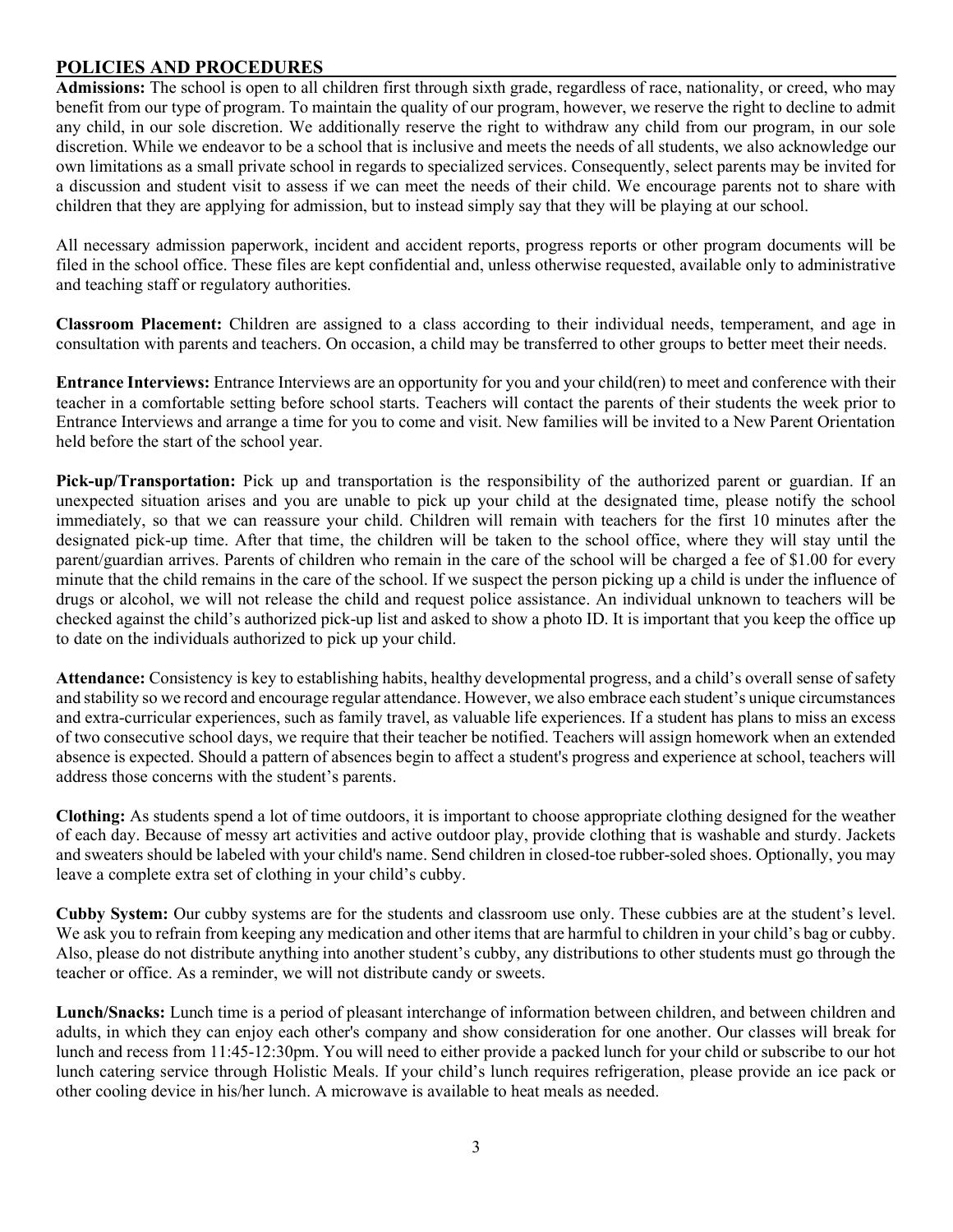If you are unable to pack your child's lunch or would like to alleviate the stress of preparing a daily lunch, we offer a school lunch program through local caterer Holistic Meals. Holistic Meals believes in holistic nutrition and prides themselves on bringing traditional and everyday dishes to the healthier side without sacrificing flavor or budget. Your children will be getting balanced nutrition with whole, clean ingredients and various meals to satisfy all eaters made fresh and served hot every day. Subscription details will be sent prior to the start of the school year and menus released on a monthly basis.

We encourage our students to listen and respond to their bodies when they need fuel and/or water. Although we do not have a designated snack time in our schedule, healthy, nourishing snacks may be sent to school for your child to eat at a time of their choosing. Appropriate snacks require no prep, are nutrient-dense and easy to grab and eat on-the-go. If snacks are packed, please label and/or involve your child in designating snack versus meal food to prevent empty lunch boxes come lunch time.

You will be notified of any food allergies within the classroom and asked to be aware of and, in some cases, refrain from bringing certain items.

A densely nutritious meal will help your child remain alert, energetic, and regulate their emotions/behavior throughout the school day. Children need whole foods that consist of good nutrients and are rich in protein, minerals, and vitamins rather than the empty calories found in sugar, fat, and highly processed foods. Some ingredients to avoid include high fructose corn syrup, artificial sweetener or colors, and hydrogenated fats. Please send water with your child daily; no other drinks are permitted during school hours.

#### HEALTHY FOODS FOR GROWING CHILDREN

GRAINS - provide complex carbohydrates, vitamins, minerals, and fiber for good health. Look for 2-5 grams fiber per serving. Whole grains can be found in breads, crackers, bagels, tortillas, bread sticks, English muffins, cereals, pasta, brown rice, corn meal and bran.

VEGETABLES - provide vitamin A, vitamin C folate, potassium, and fiber. Fresh seasonal vegetables include cherry tomatoes, celery, cucumber circles, colorful pepper strips, baby carrots, sugar snap peas, broccoli, and cauliflower.

FRUITS - provide nutrients such as vitamin C, folate, potassium, and fiber. Fresh seasonal fruits include cantaloupe, watermelon, grapes, apples, oranges, bananas, plums, clementine, blueberries, strawberries, peaches, applesauce with natural sugar, low sugar fruit cups.

DAIRY- provides calcium, potassium, vitamin D, protein, and other nutrients. Healthy bones and teeth! Organic or natural if possible-all kinds of hard cheese, cream cheese, yogurt, cottage cheese, low fat or fat free.

PROTEINS - provide vitamin B (niacin, thiamin, riboflavin and B6), vitamin E, iron and magnesium. Tuna packed in water or olive oil, legumes, natural peanut or almond butter, nitrate, and hormone free meats.

Communication: Teachers communicate with parents by sending home periodic letters, e-messages and through notices posted on their bulletin boards. The school encourages close communication and cooperation between parents, teachers, and the Head of School. Conferences may be initiated by the parents or by the school as need arises. All teachers will hold parent conferences twice during the school year.

If a significant change occurs in your home, please consider informing your child's teacher as soon as possible. All information will remain confidential. Changes that may affect your child's behavior, security, and wellbeing include: one or both parents being away from home; new person in the home; illness of either parent or sibling; any hospitalization; accident or death in the family; new caretaker, moving; contemplated separation or divorce; or death of a pet. The classroom teacher will keep you informed of any significant changes in the school environment which may affect your child.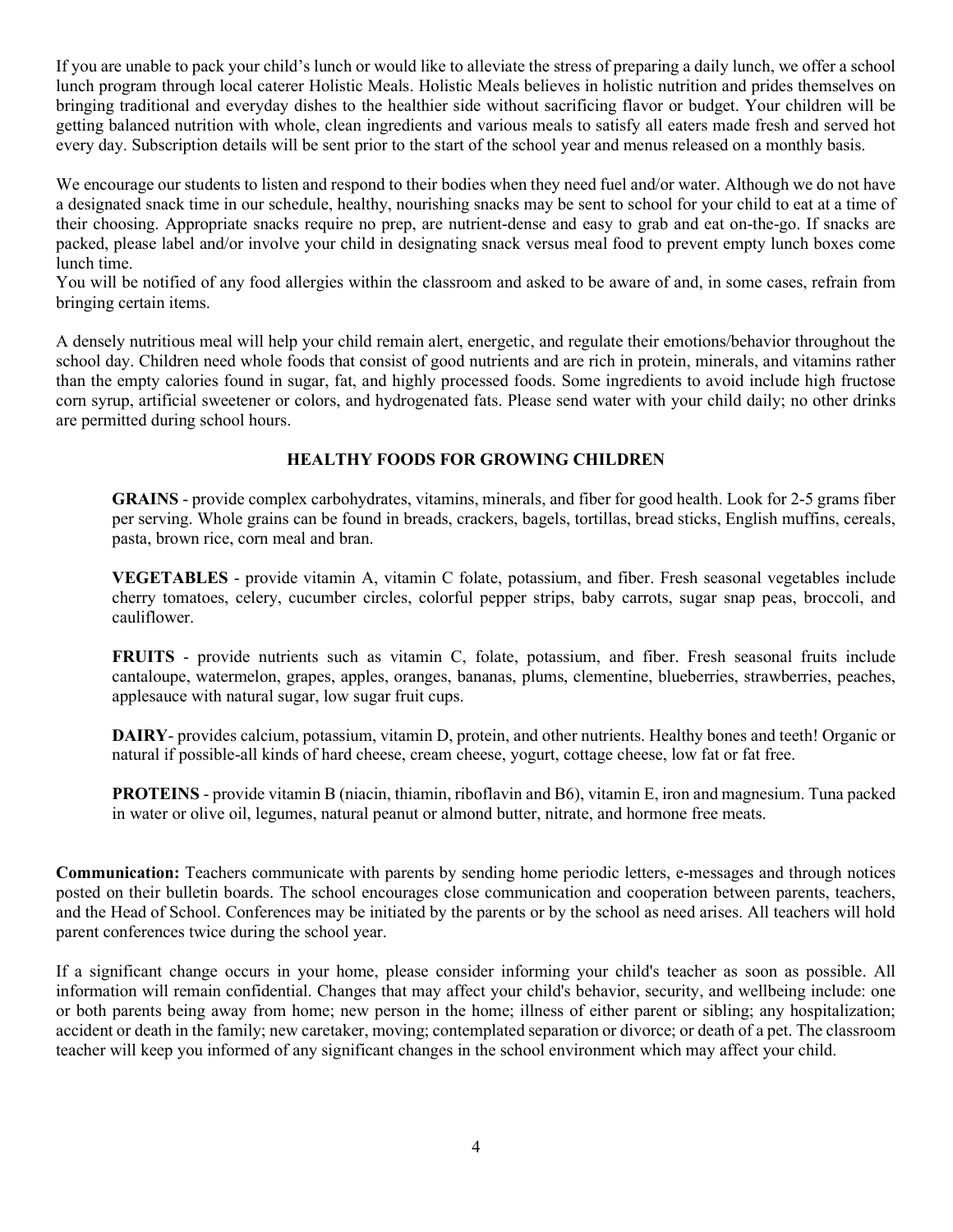In the rare case in which conflict arises, please schedule a time to visit and resolve the issue with your child's teacher and/or the Head of School. If further action is needed, contact the Board of Directors. Please refrain from calling/texting your child's teacher on their personal phone during school hours.

All messages during school hours that need immediate attention should go through the school office.

Snow Day Procedure: If the El Paso Public Schools have canceled classes due to inclement weather, the school will be closed as well. However, as a safety measure for our teachers, the school may close even if the public schools are open. The school will notify you by e-mail and text if there is to be no school on a day when the public schools have decided to be open. Please do not risk your child's safety by venturing out when the roads are hazardous.

Classroom Visits: Classroom visits are encouraged and welcomed. Come and spend some relaxed time with your child so you can share what goes on during a school day. However, because unscheduled visits can be disruptive to the teacher and students, we reserve the right to place restrictions on visits. We strongly encourage parents to contact the teacher prior to any classroom visits. Considering the current COVID- 19 pandemic, parents will not be allowed to enter the building unless specific arrangements and exception has been given by the Head of School.

Pets: Pets are ordinarily not allowed on the school campus without prior permission.

#### FINANCIAL POLICY

Annual Fees & Last Month's Tuition: A registration fee and supply fee make up the annual fees due at time of registration, payment of which initially secures your child's placement.

The last month's tuition is due by May  $31<sup>st</sup>$ , 2022 to secure enrollment for the 2022-2023 school year. This deposit will be applied to May 2023 or the student's last month of attendance if the required advance thirty-day notice (see below) is given of premature withdrawal.

If withdrawal prior to the start of the school year is needed, a written request must be submitted to the Office no later than June 25th, 2022 for a supply fee and last month's tuition refund. A portion of the annual fee is considered a registration fee and is non-refundable (\$250). Annual fees processed past the June 25th withdrawal notice deadline are not eligible for partial refund.

Tuition Payments: Tuition payments are due on or before the first day of the month. A late payment fee of \$15.00 per child will be charged after the 10th of the month. Children will not be able to attend school if a payment is delinquent by more than 30 days. Parents can opt to pay the full year's tuition in advance. If you have a problem paying the monthly tuition charge by the date requested, please discuss your situation with the Head of School.

Invoices will be sent via email and electronic payment of monthly tuition is preferred. Payments may be made by cash, check, ACH, or credit card (with notice). If you are paying with cash, be sure to get a receipt prior to leaving the office and please have the exact amount as the school does not have change. Checks can be mailed or given directly to the Elementary office. A 1% fee will be assessed on all ACH transactions. A 3% fee will be assessed on all credit card payments.

All returned checks or electronic payments will be assessed a \$25.00 fee.

Families will be informed of any special collections which are sanctioned by the school, but optional, through written communication from the Head of School. Families who elect to participate in these events should pay monies to the school office. Elementary school families should never feel obligated to participate in purchasing group lunches, teacher gifts, or similar collections. The choice to participate in these collections is at the individual discretion of each family.

Annual fees, last month tuition and the current year tuition MUST be paid in full by the last day of school to ensure your child's spot in the Elementary program for the following fall. If your account is not current, your child's spot will be vacated and filled with the next name on the waiting list.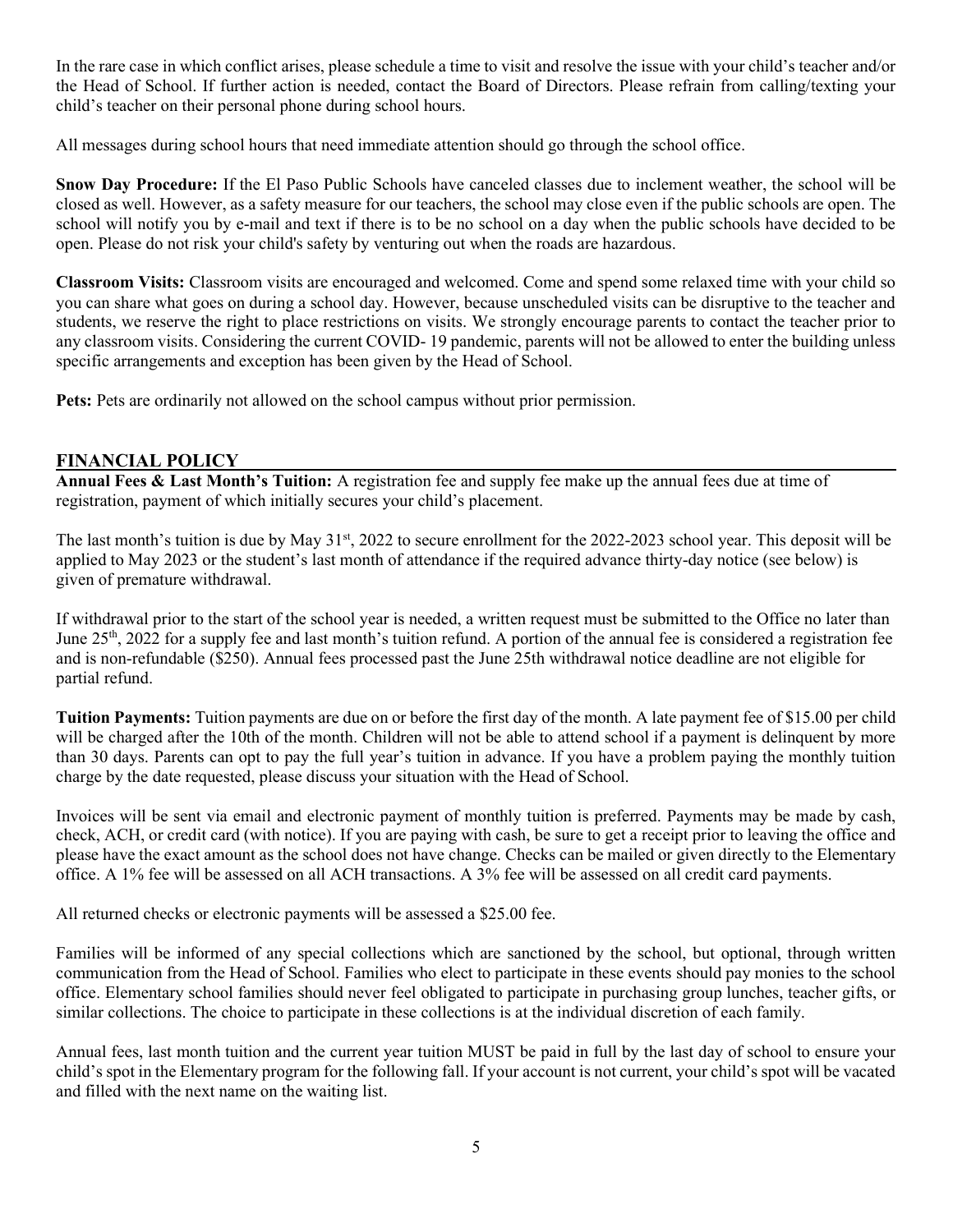Payment in Case of Withdrawal from Program: If a child is to be withdrawn from the school, a thirty-day written notice to the Elementary office is required. If such notice is not given, one full month's tuition beyond the withdrawal date will be billed. A full month's tuition is due on the first day of each month (August-May), therefore notice must be given thirty days prior to the first day of the next month of attendance. Please note that premature withdrawals will not be prorated. The only exception will be made for active-duty military families who are relocated due to a change in military orders.

Financial Assistance: The School Board desires that all students be able to attend the Elementary school, regardless of their ability to pay the tuition fees. At this time, we plan to build a scholarship fund for future applicants with financial need. If you are in need of assistance, please contact the Pastor of First Presbyterian Church. All inquiries will be kept confidential.

Financial Needs of the School: \*\*\*First Presbyterian Elementary School is a nonprofit school which operates at the pleasure of the Governing Boards of First Presbyterian Church of El Paso. The Church graciously donates the space and utility requirements for the school. All salaries, security, maintenance, classroom supplies, and equipment are provided by the school tuition and annual fees. The fees collected do not cover the cost of a growing and improving school. We are in constant need of funds to expand our library, purchase new learning materials, obtain new outdoor equipment, and to initiate new programs needed to keep the school up to date. No gift is too small, and all donations are tax deductible to the giver.

#### Ways to Donate May Include:

- OSBORNE TRUST SCHOLARSHIP FUND Provides financial assistance for family hardships and for children who otherwise would not be able to attend.
- TEACHER TRAINING FUND Provides for quality elementary level education through workshops and seminars for our staff.
- BIRTHDAY BOOK CLUB All students and friends can donate a book to the Preschool in honor of their birthday.
- **SPECIAL WISH LIST** Special needs and requirements of the educational curriculum that are not met by our budget include playground maintenance and updated equipment, audio-visual equipment, software and computer equipment needed for the curriculum program, and various manipulatives for the classroom learning centers.
- VOLUNTEERING The school is always in need of volunteers! You may choose to help in the classroom, the office, the playground, at special functions, or become a board member.
- IN-KIND DONATIONS: We are always in need of donations consisting of paper goods, snacks, art supplies, plants, etc.

#### SCHOOL EVENTS AND PROGRAMS

Early Birds Program: Early Birds is a service provided for parents who need to drop children off before school begins. Students will begin their day on our outdoor playground or in an indoor classroom. The fee will remain constant regardless of how many days in a month your child attends. The earliest you may drop your child off is 7:30 a.m.

Core Education Program: School is in session Mon-Fri from 8:30 am to 2:45 pm for Sprouts students and 8:30 am to 3:00 pm for Seedlings and Saplings. Teachers are not available to receive students until 8:20 am. Please bring your child to school on time. This will help them begin their day smoothly and prevent class disruption. A child may feel uncomfortable arriving after everyone else has become involved in learning activities. When you bring your child, you must walk them to our health screening station and stay with them until their screening is completed.

Afternoon Enrichment Program: Afternoon Enrichment is a program offered to all students who attend the elementary school and is held from 2:45/3-5:20pm. Your child may attend two, three, or five days a week depending on availability. Special enrichment opportunities and tutoring are offered at this time. We highly recommend sending an appropriate, nourishing snack/refreshment in addition to a packed lunch if your child is enrolled in our Afternoon Enrichment program.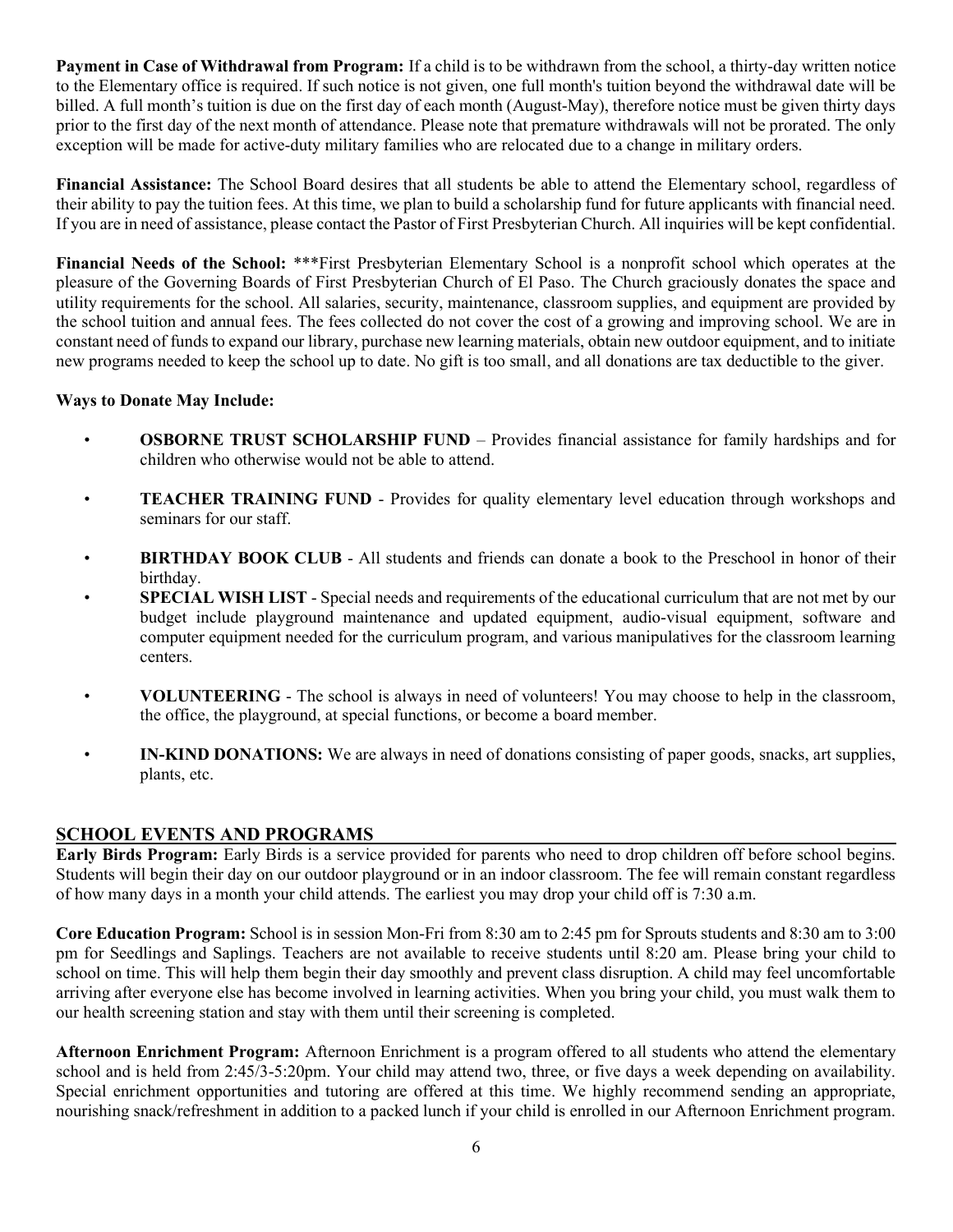Special Programs: The children participate in two programs during the school year. The programs are held at Christmas and at the end of the school year. We also celebrate religious holidays which take place in the Sanctuary whenever possible.

Field Trips: The school encourages field trips on a regular basis . You will be notified in writing in advance of each field trip. Parent chaperones are often asked to attend field trips. Parents with proper insurance may also be asked to provide transportation. Each child is safely secured in a seat belt or booster seat and each car also carries a cell phone and first aid kit.

STEM Fair: STEM Fair is held during the Spring semester, student participation is mandatory.

Birthdays & Other Special Days: We encourage students to celebrate birthdays. Miniature cupcakes, donuts or cookies are handled easily by the children and greeted as a special treat. Birthday party invitations will not be distributed in school, unless all students in the class are included. We cannot guarantee that the invitations distributed in this manner will get home.

The school will celebrate many special days, including birthdays, however, we will not distribute candy, candy bags, goodies or other unhealthy items to students. Please refrain from sending them to school.

Birthday Book Club: Your child is invited to join the Birthday Book Club by donating a book or money for a book to the school in honor of his/her birthday. A special bookplate is placed inside the book giving the donor's name, birthday, and age at the time of the gift. The books are kept in the library and are available for use by all classes.

#### CURRICULUM

General: Our child-centered, learner-driven, developmental curriculum is continuously renewed and adapted. We stay abreast of the latest research in elementary education both on a national and international level. We review and reform our curriculum after careful reflection on theory and practice, keeping in constant focus our unique community of learners.

The curriculum of First Presbyterian Elementary School is drawn from the Texas Essential Knowledge and Skills (TEKS) which are widely adopted standards in both public and private schools in the state of Texas along with proprietary holistic child development standards. Our teaching methodology, however, is unique. We follow a Reggio Emilia approach to early education, which promotes key fundamental values relating to how children learn. These core values have been adapted to our school based on our culture, environment and the specific needs of our community. Our interpretation of the Reggio core values, as outlined in the summary of our approach below, continues to progress as our educational methods develop to connect the intellectual, spiritual, social, physical and emotional needs of each child we serve.

The distinguishing features of our Reggio approach: Each child is viewed as a strong, capable, resilient, curious citizen with great potential. Children arrive prepared with amazing skills! As educators we facilitate and support the revelation of these skills through our developmentally appropriate curriculum, from First to Sixth Grade. Inspired by their own interests, exploration and wonder, children have ample opportunities to become a successful community of learners.

The most recognizable feature of Reggio pedagogy is the use of the environment as the third educator, following parents and teachers. The center-based environments are rich with stimuli and related opportunities, contributing to the quality of experiences for both children and the adults involved in the school. The environments prompt communication and relationships thus inspiring an extraordinary social exchange.

In collaboration, the child, teacher and parents along with the community are all active in the learning process in an authentic way. Each "player" is a rich natural resource available to support the education of each child and one another. Through a powerful documentation process we are able to continuously detail an account of each child's learning journey. Teachers use an assortment of documentation methods resulting in a portfolio with artwork, photos, writing samples, progress reports, completed projects and quotes from the child.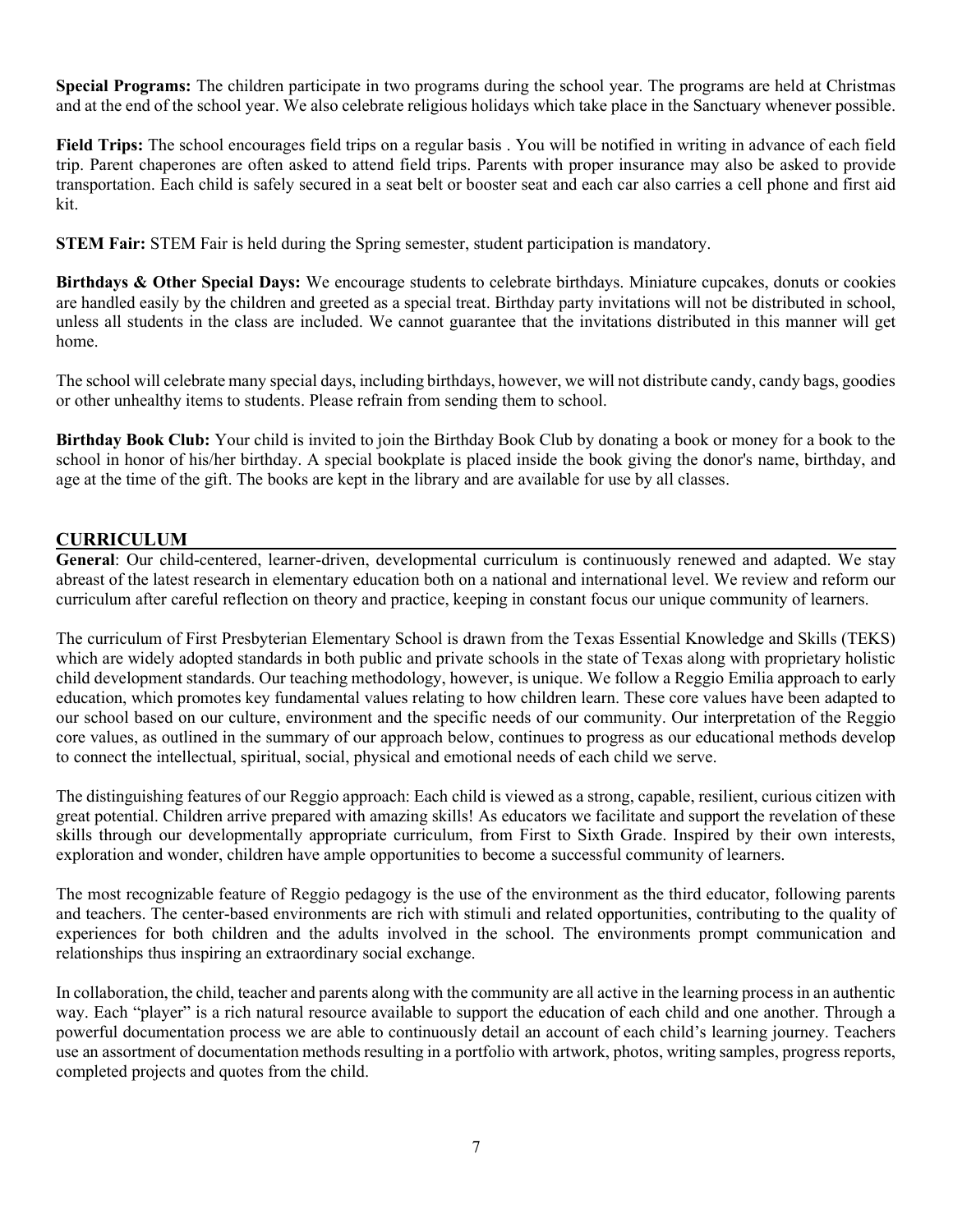Our curriculum offers opportunities for bilingual and multicultural experiences. In keeping with Reggio approach, and acknowledging our unique geographic and cultural context, we incorporate Spanish language and Mexican traditions into our daily programming.

Students are exposed to the repetitive rudiments of the Spanish language through greetings, prayers, songs, books, stories, natural routines and new vocabulary. The benefits of dual language are directly related to higher brain development, flexible thinking skills, higher intelligence levels and cultural, racial and religious tolerance and understanding.

Music produces "beat-ful", "tuneful", and "artful" children. The ability to keep a steady beat is vital to language and motor development. The ability to match pitch creates an inner-voice, which is vital to intellectual development. And finally a shared experience that promotes healthy emotions, and builds a sense of beauty is the "art" part of music classes. In a society that seems increasingly disconnected and individualistic, music at our school emphasizes positive feelings and belonging.

Technology has a respected place in our curriculum as a tool that students, teachers and parents use collaboratively to discover new things and document the learning process.

Our outdoor environments truly unite us in collaboration with nature! The playground's intentional design encourages skill development in a variety of domains concurrently, resulting in whole-child learning and conducive spaces that our teachers and students will spend much of their day learning in. The natural beauty and serene atmosphere serves as an antidote to the sometimes frantic world of children.

Morning Launch Discussion: Socratic Method, SEL talking circles, literacy exercises, calendar math

Core Skills: Core Skills are focused primarily during the morning

Project Cycles: Project-based learning

Specials Classes:

Spanish:

Homework: Homework has long been a staple of school experience, but is it really a good practice? A quick Google search on the subject will reveal that it's a hotly debated issue. The most recent large-scale research on the subject was done by Harris Cooper in 2006, and it indicated there was no strong evidence of correlation between homework and student achievement in grades 1-6.

Because the Reggio Emilia approach adopted by our Elementary school relies so heavily on exploration, creativity, and group collaboration, it might be better to ask the question, "What kind of homework complements this approach?" The answer to that question will likely look a lot different than traditional rote memory homework, worksheets, or repetitive problems.

First Presbyterian Elementary School encourages all students to read at home each night, both aloud with family and individually. Login details for carefully chosen adaptive math programs will be sent home with each student for daily practice, 10-15 minutes a day is recommended, to complement classroom curriculum. Students in the upper grades may have long-term projects that require research (exploration) and occasional collaboration with other students outside of school hours. Students who are learning to play a musical instrument should practice at home daily. Conversations around the dinner table about current events or playing a board game with the family are also valuable home-learning opportunities.

Finally, as parents you are the first and most important teachers our students have--we would much rather they spend valuable, quality time with you during their time at home. Cook meals, read books, explore cultural traditions, learn something new together--those are the real "homework" experiences that will be remembered and valued for a lifetime.

Assessment: Throughout the year, as the teacher plans the curriculum, he/she will use anecdotal observations, work samples, project exhibitions, progress reports and feedback from families to help him/her plan work that is appropriate for the children in his/her class. Each of these assessment tools provide the teacher with a clearer understanding of the individual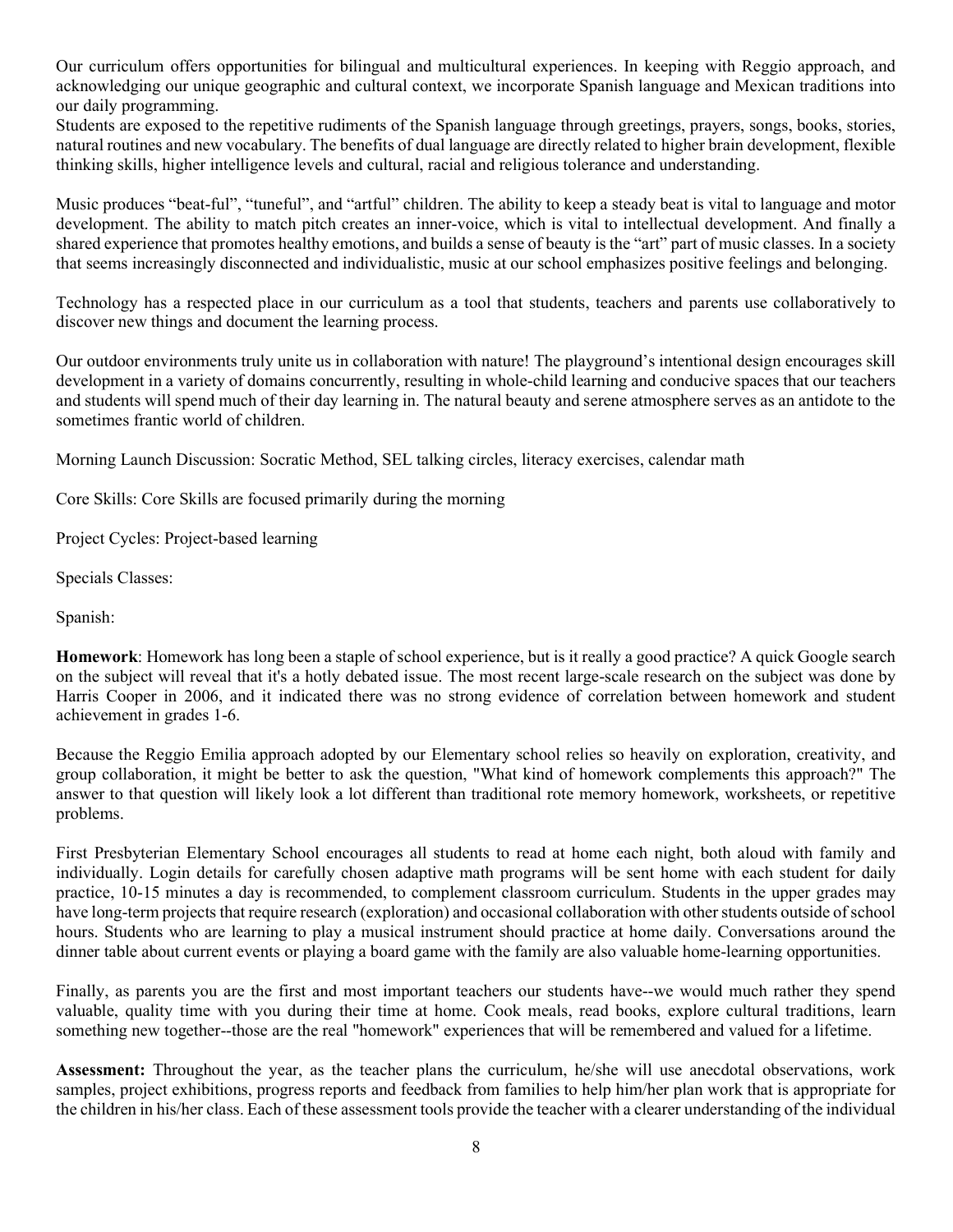abilities and needs of the children in his/her class. In both informal and organized ways, teachers document how a child progresses throughout the school year. During parent/teacher conferences, teachers share this information about each child's milestone achievements with their family. To assist the teacher in developing the most appropriate curriculum for the students, he/she may share observations and progress reports with the school's administrator. Any assessment information is kept confidential in the child's file. In the event that individuals other than teaching staff, administrators or child's legal guardian desires access to assessment information, permission must be given by the parent/legal guardian before that information may be released.

Nine Virtuous Roots: The roots of a tree connect it to the earth, hold it upright, and provide it with nourishment to grow. In the same way, our core values connect us to our communities, help us to make good choices, and provide nourishment for our spiritual and emotional growth. The nine virtues we emphasize at First Presbyterian Elementary School come from the Christian Bible but have been embraced and practiced by people of good character in many traditions.

Love - Everyone is valuable, beautiful, important. We care about each other, and we try to take care of each other. Joy - We like to laugh, smile, and play. It's okay to be sad sometimes, but we look for happiness and try to share it. Peace - We try to solve our problems in a way that works for everyone, respects everyone, and helps everyone. Patience - Growing and learning take time. We wait for each other and we forgive each other, again and again and again.

Kindness - We are friendly and nice to everyone we meet, and try to treat other people the way we want to be treated.

Goodness - We do what's right, and try to see the best in the people and things around us.

Faithfulness - We keep our promises and our commitments, and try to tell the truth.

Gentleness - We are careful and thoughtful, and try not to cause any harm with our words or with our bodies.

Self-Control - We are responsible for decisions, and we try to think before we speak or act.

These virtues extend beyond the classroom and take root in the conversations, interactions, and decisions of our wider community-- parents, teachers and students alike. In this way, we are all connected, all nourished, all growing, teaching and learning together.

Guidance Counseling & Discipline: First Presbyterian Elementary School is a vital part of First Presbyterian Church. The Pastoral staff of the Church is available to our students and families for guidance or counseling. Their doors are always open.

As part of our curriculum, teachers work to assist students in developing appropriate social skills as they build relationships. As students' social skills develop, conflicts may arise. When students demonstrate inappropriate behaviors or express emotion in an unhealthy way, teachers and administrators guide the child as he/she resolves the conflicts, identifies feelings, and discovers solutions. There is no one-size-fits-all response to inappropriate behavior and each situation will be given individual consideration and response, always demonstrating a healthy respect for the student and the community.

At all times, our goal is to guide students as they develop. Teachers and administrators will never use physical punishment such as shaking or hitting, use threats or derogatory remarks or withhold food from a student.

#### HEALTH AND SAFETY

General Health: The health form must be completed, signed, and dated by a physician within 30 days prior to your child's first day of school and submitted to our office before they attend. The Texas State Department of Health rules that every child should be immunized for DTaP, Polio, HepB, Hib, PCV, MMR, Varicella and Hep A. All children must have their vision and hearing tested annually.

- If your child is sick, please call the office by 8:00 am. Teachers appreciate knowing if your child will not be able to attend.
- Parents are requested to notify the school office if a child has a communicable disease such as COVID-19, chicken pox, streptococcal throat infection, meningitis, impetigo, head lice, conjunctivitis, etc.
- Your child may be sent home if any symptoms of illness appear during the day. In such cases, your child will be immediately isolated from the others, and you will be contacted. The school will not administer any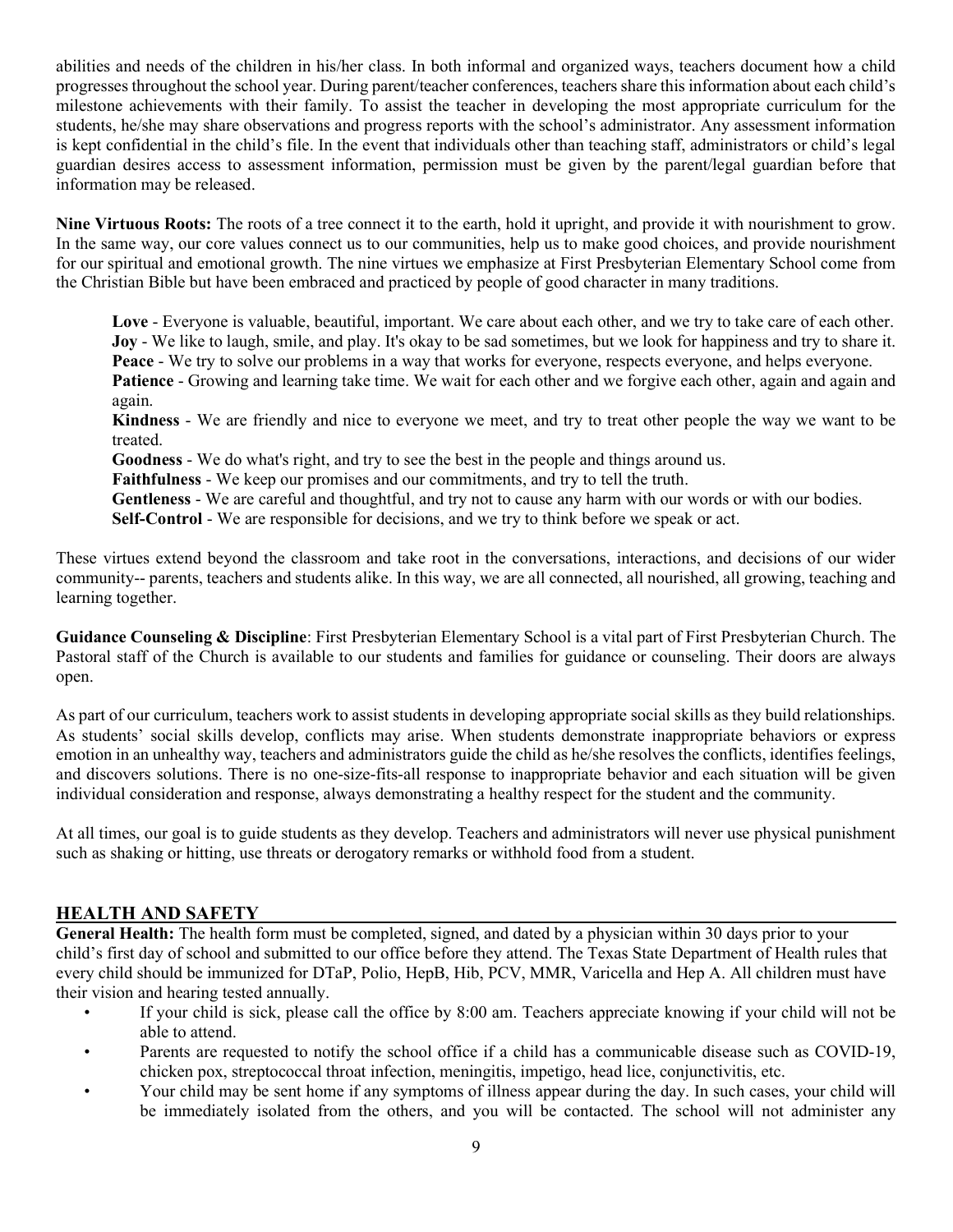medications unless we have a signed and completed Authorization for Dispensing Medication Form on file and all medications administered will be documented on the form.

- Please be sure to check backpacks for prescription medication, over the counter medication or other items that may be hazardous to children (example: food that may cause allergic reactions in other children). Sunscreen should be applied prior to your child's arrival at school. If your child requires reapplication, please provide the teacher with the sunscreen labeled with your child's name.
- In order to prevent the spread of coronavirus (COVID-19), First Presbyterian Elementary school has implemented protocols based on guidance from the Centers for Disease Control (CDC), Executive Orders from the Governor, Local City Directives by the Mayor, and the City of El Paso Department of Public Health (DPH). More information about our COVID-19 policies is available here. Please note these will be updated based on the evolving situation and directives.

#### Keep Your Child Home If They:

- Have a fever or have had one during the previous 24-hour period.
- Have vomited or had diarrhea within the last 24 hours.
- Have an active cold.
- Have heavy nasal discharge.
- Have a constant cough.
- Are significantly fatigued. Rest at such times may prevent the development of serious illness.
- Have symptoms of a possible communicable disease. (These are usually sniffles, reddened eyes, sore throat, headache, and abdominal pain, plus a fever.) Please notify the school immediately if the child does have a communicable disease.
- Have a rash, please consult a physician before returning to school.

#### Your Child May Come to School If:

- A cold is over, but a minor nasal drip remains.
- There has been an exposure to a communicable disease and the school's designated isolation period has been observed.

Evacuation/Emergency Preparedness Plan/Security: While we hope that we never have to react to an emergency on our property, or in our city, we do have a formal Emergency Preparedness Plan that will be followed in such an event. We practice routine fire drills and emergency preparedness procedures. If necessary to evacuate our property, we have arranged to relocate to the YWCA located at 1600 Brown St.79902, (915) 533-7475. You may request a copy of the full Emergency Preparedness Plan in the school office.

Accidental Injury: In case of accidental injury, we will make an immediate attempt to contact a parent. If we can't reach you, we will call the child's physician. If necessary, we will also call an ambulance or paramedics. The Head of School, or designated staff member in Head of School's absence, will be in charge and make all decisions about the care of the child until the arrival of a parent, the physician, an ambulance, or paramedics. It is to your child's benefit that you keep the school up to date on phone numbers and emergency contacts.

Parking Lot Safety: Parking lots are a source of danger to children. Please assist us in following these safety rules:

- All school foot traffic will need to enter and exit through the playground gate at the church office entrance. Parking is available on the east side of the building near the church office.
- While driving, enter and leave the parking lot with extreme caution. Be on the lookout for children.
- Always hold your child's hand when going to and from an automobile. Do not let your child run ahead of you. He or she might inadvertently run behind a car that is starting to back out.
- Please avoid conversing with other adults in the parking lot unless your child is seated safely in the car.
- On our part, we will take walks to the parking lot with students and discuss safety precautions.
- NEVER leave your child/children unattended in the car while picking up other children! If necessary, ask another parent to watch your sleeping child.